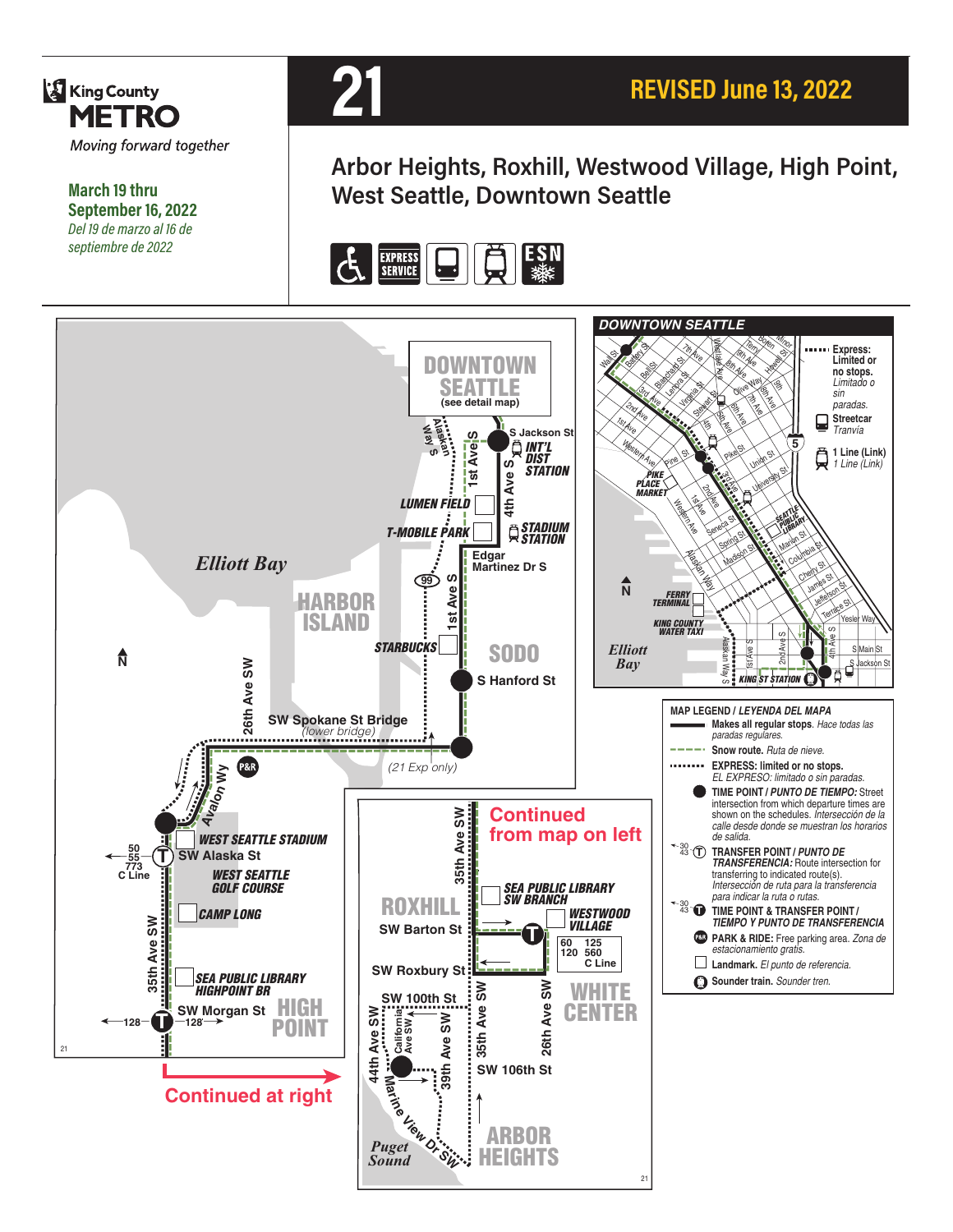## Route 21 Monday thru Friday to Downtown Seattle

*Servicio de lunes a viernes al centro de Seattle*

| Westwood<br>Village              | <b>Arbor</b><br><b>Heights</b>        | <b>High Point</b>                | West<br><b>Seattle</b>            | <b>SODO</b>                    |                                       | <b>Downtown Seattle</b>       |                                       |
|----------------------------------|---------------------------------------|----------------------------------|-----------------------------------|--------------------------------|---------------------------------------|-------------------------------|---------------------------------------|
| SW Barton<br>St & 26th<br>Ave SW | SW 106th St<br>& California<br>Ave SW | 35th Ave<br>SW & SW<br>Morgan St | 35th Ave SW<br>& SW Avalon<br>Way | 1st Ave S &<br>S Spokane<br>St | 4th Ave S<br>Island &<br>S Jackson St | 3rd Ave<br>&<br>Pine St       | <b>To Route</b>                       |
| Stop #22557                      | Stop #22380                           | Stop #22710                      | Stop #22820                       | Stop #15190                    | Stop #619                             | Stop #590                     |                                       |
| 4:44<br>5:16<br>5:31             |                                       | 4:55<br>5:27<br>5:43             | 4:59<br>5:31<br>5:47              | 5:07<br>5:40<br>5:56           | 5:17<br>5:50<br>6:06                  | 5:24<br>5:57<br>6:13          | 5<br>5<br>5                           |
| 5:30bx<br>5:46<br>$5:45$ bx      | 5:34x<br>5:49x                        | 5:50x<br>5:58<br>6:05x           | $5:54x$ ‡<br>6:02<br>6:09x#       | 6:11                           | 6:21                                  | 6:24cx‡<br>6:28<br>6:39cx‡    | 5                                     |
| 6:01<br>6:15<br>6:27             |                                       | 6:13<br>6:28<br>6:40             | 6:17<br>6:32<br>6:44              | 6:26<br>6:41<br>6:53           | 6:36<br>6:51<br>7:05                  | 6:43<br>6:58<br>7:12          | $5$<br>$5$<br>$5$<br>$CB$             |
| 6:23bx<br>6:40<br>6:55           | 6:28x<br>$\equiv$                     | 6:47x<br>6:54<br>7:09            | $6:52x \ddagger$<br>6:59<br>7:14  | 7:08<br>7:23                   | 7:21<br>7:36                          | 7:23cx‡<br>7:28<br>7:43       | $\begin{array}{c} 5 \\ 5 \end{array}$ |
| 6:52bx<br>7:08<br>7:23           | 6:57x<br>-                            | $7:17x$<br>$7:23$<br>7:38        | 7:22x‡<br>7:28<br>7:43            | 7:38<br>7:53                   | 7:51<br>8:06                          | 7:56cx‡<br>7:58<br>8:13       | СĎ<br>$\frac{5}{5}$<br>CB             |
| 7:18bx<br>7:38<br>7:53           | 7:23x<br>$\qquad \qquad -$            | 7:47x<br>7:53<br>8:08            | $7:52x$ ‡<br>7:58<br>8:13         | 8:08<br>8:23                   | 8:21<br>8:36                          | $8:24cx +$<br>8:28<br>8:43    | $\frac{5}{5}$<br>CB                   |
| 7:51bx<br>8:09<br>$8:06$ bx      | 7:55x<br>8:10x                        | 8:17x<br>8:23<br>8:32x           | $8:21x$ ‡<br>8:28<br>8:36x#       | 8:38                           | 8:51                                  | 8:52cx#<br>8:58<br>$9:07c$ x‡ | 5                                     |
| 8:24<br>8:41<br>9:00d            |                                       | 8:38<br>8:54<br>9:09             | 8:43<br>8:59<br>9:14              | 8:53<br>9:08<br>9:23           | 9:06<br>9:21<br>9:36                  | 9:13<br>9:28<br>9:43          |                                       |
| 9:13<br>9:29<br>9:44             |                                       | 9:24<br>9:40<br>9:55             | 9:29<br>9:45<br>10:00             | 9:38<br>9:53<br>10:08          | 9:51<br>10:06<br>10:21                | 9:58<br>10:13<br>10:28        |                                       |
| 9:59<br>10:17d<br>10:32          |                                       | 10:10<br>10:25<br>10:43          | 10:15<br>10:30<br>10:47           | 10:23<br>10:39<br>10:56        | 10:36<br>10:52<br>11:08               | 10:43<br>10:59<br>11:15       |                                       |
| 10:47<br>11:05d<br>11:17         | $\overline{\phantom{0}}$              | 10:58<br>11:13<br>11:28          | 11:02<br>11:17<br>11:32           | 11:11<br>11:26<br>11:41        | 11:23<br>11:38<br>11:53               | 11:30<br>11:45<br>12:00       |                                       |
| 11:32<br>11:49d<br>12:00         |                                       | 11:43<br>11:57<br>12:11          | 11:47<br>12:01<br>12:15           | 11:56<br>12:10<br>12:24        | 12:08<br>12:22<br>12:36               | 12:15<br>12:29<br>12:43       |                                       |
| 12:15<br>12:33d<br>12:45         | $\overline{ }$                        | 12:26<br>12:41<br>12:56          | 12:30<br>12:45<br>1:00            | 12:39<br>12:54<br>1:09         | 12:51<br>1:06<br>1:21                 | 12:58<br>1:14<br>1:29         |                                       |
| 1:00<br>1:18d<br>1:30            |                                       | 1:11<br>1:26<br>1:41             | 1:15<br>1:30<br>1:45              | 1:24<br>1:39<br>1:54           | 1:36<br>1:51<br>2:06                  | 1:44<br>1:59<br>2:14          |                                       |
| 1:47d<br>1:59<br>2:13            |                                       | 1:55<br>2:10<br>2:24             | 1:59<br>2:14<br>2:28              | 2:08<br>2:23<br>2:37           | 2:21<br>2:36<br>2:50                  | 2:29<br>2:44<br>2:58          |                                       |
| 2:27<br>2:45d<br>2:57            | $\overline{\phantom{0}}$              | 2:38<br>2:53<br>3:08             | 2:42<br>2:57<br>3:12              | 2:51<br>3:06<br>3:21           | 3:04<br>3:19<br>3:34                  | 3:12<br>3:27<br>3:42          |                                       |

| Westwood<br><b>Village</b>              | Arbor<br><b>Heights</b>                                                                                                                     | <b>High Point</b>                | West<br><b>Seattle</b>            | <b>SODO</b>                           |                                       | <b>Downtown Seattle</b> |                 |
|-----------------------------------------|---------------------------------------------------------------------------------------------------------------------------------------------|----------------------------------|-----------------------------------|---------------------------------------|---------------------------------------|-------------------------|-----------------|
| <b>SW Barton</b><br>St & 26th<br>Ave SW | <b>SW 106th St</b><br>& California<br>Ave SW                                                                                                | 35th Ave<br>SW & SW<br>Morgan St | 35th Ave SW<br>& SW Avalon<br>Way | 1st Ave S &<br>S Spokane<br><b>St</b> | 4th Ave S<br>Island &<br>S Jackson St | 3rd Ave<br>&<br>Pine St | <b>To Route</b> |
| Stop #22557                             | Stop #22380                                                                                                                                 | Stop #22710                      | Stop #22820                       | Stop #15190                           | Stop #619                             | Stop #590               |                 |
| 3:12<br>3:27<br>3:45d                   |                                                                                                                                             | 3:23<br>3:38<br>3:53             | 3:27<br>3:42<br>3:57              | 3:36<br>3:51<br>4:06                  | 3:49<br>4:05<br>4:20                  | 3:57<br>4:13<br>4:28    |                 |
| 3:56<br>4:10<br>4:26                    |                                                                                                                                             | 4:07<br>4:21<br>4:37             | 4:11<br>4:25<br>4:41              | 4:20<br>4:35<br>4:51                  | 4:35<br>4:50<br>5:05                  | 4:44<br>4:59<br>5:14    |                 |
| 4:42<br>5:00d<br>5:12                   |                                                                                                                                             | 4:53<br>5:08<br>5:23             | 4:57<br>5:12<br>5:27              | 5:06<br>5:21<br>5:36                  | 5:20<br>5:34<br>5:49                  | 5:29<br>5:42<br>5:57    |                 |
| 5:30d<br>5:43<br>6:02d                  | $\overline{a}$                                                                                                                              | 5:38<br>5:54<br>6:09             | 5:42<br>5:58<br>6:13              | 5:51<br>6:07<br>6:22                  | 6:03<br>6:18<br>6:33                  | 6:10<br>6:25<br>6:40    |                 |
| 6:15<br>6:30<br>6:52                    |                                                                                                                                             | 6:25<br>6:40<br>7:01             | 6:29<br>6:44<br>7:05              | 6:37<br>6:52<br>7:13                  | 6:48<br>7:03<br>7:23                  | 6:55<br>7:10<br>7:30    |                 |
| 7:15d<br>7:32<br>7:52                   |                                                                                                                                             | 7:21<br>7:41<br>8:01             | 7:25<br>7:45<br>8:05              | 7:33<br>7:53<br>8:13                  | 7:43<br>8:03<br>8:23                  | 7:50<br>8:10<br>8:30    |                 |
| 8:15d<br>8:32<br>8:52                   |                                                                                                                                             | 8:21<br>8:41<br>9:01             | 8:25<br>8:45<br>9:05              | 8:33<br>8:53<br>9:13                  | 8:43<br>9:03<br>9:23                  | 8:50<br>9:10<br>9:30    |                 |
| 9:15d<br>9:32<br>10:05d                 |                                                                                                                                             | 9:21<br>9:41<br>10:11            | 9:25<br>9:45<br>10:15             | 9:33<br>9:53<br>10:23                 | 9:43<br>10:03<br>10:33                | 9:50<br>10:10<br>10:40  |                 |
| 10:36d<br>11:37d<br>12:42d              | $\overline{a}$                                                                                                                              | 10:42<br>11:43<br>12:48          | 10:46<br>11:46<br>12:51           | 10:53<br>11:53<br>12:58               | 11:03<br>12:03<br>1:08                | 11:10<br>12:11<br>1:15  | CB              |
| b<br>C                                  | <b>Bold PM time</b><br>Serves southbound 35th Ave SW & SW Roxbury St at this time.<br>Serves northbound 3rd Ave & Virginia St at this time. |                                  |                                   |                                       |                                       |                         |                 |

**d** Serves SW Roxbury St & 30th Ave SW at this time.

x Express Trip.

‡ Estimated time.

**CB** Returns to Central Base Garage.

### **Express Service Information**

Route 21 EXPRESS buses make no stops between 35th Ave SW & SW Morgan St and 1st Ave S & S King St EXCEPT at the following locations:

### **To Downtown Seattle**

• 35th Ave SW & SW Avalon Wy.

#### **To Arbor Heights**

• 35th Ave SW & SW Avalon Wy.

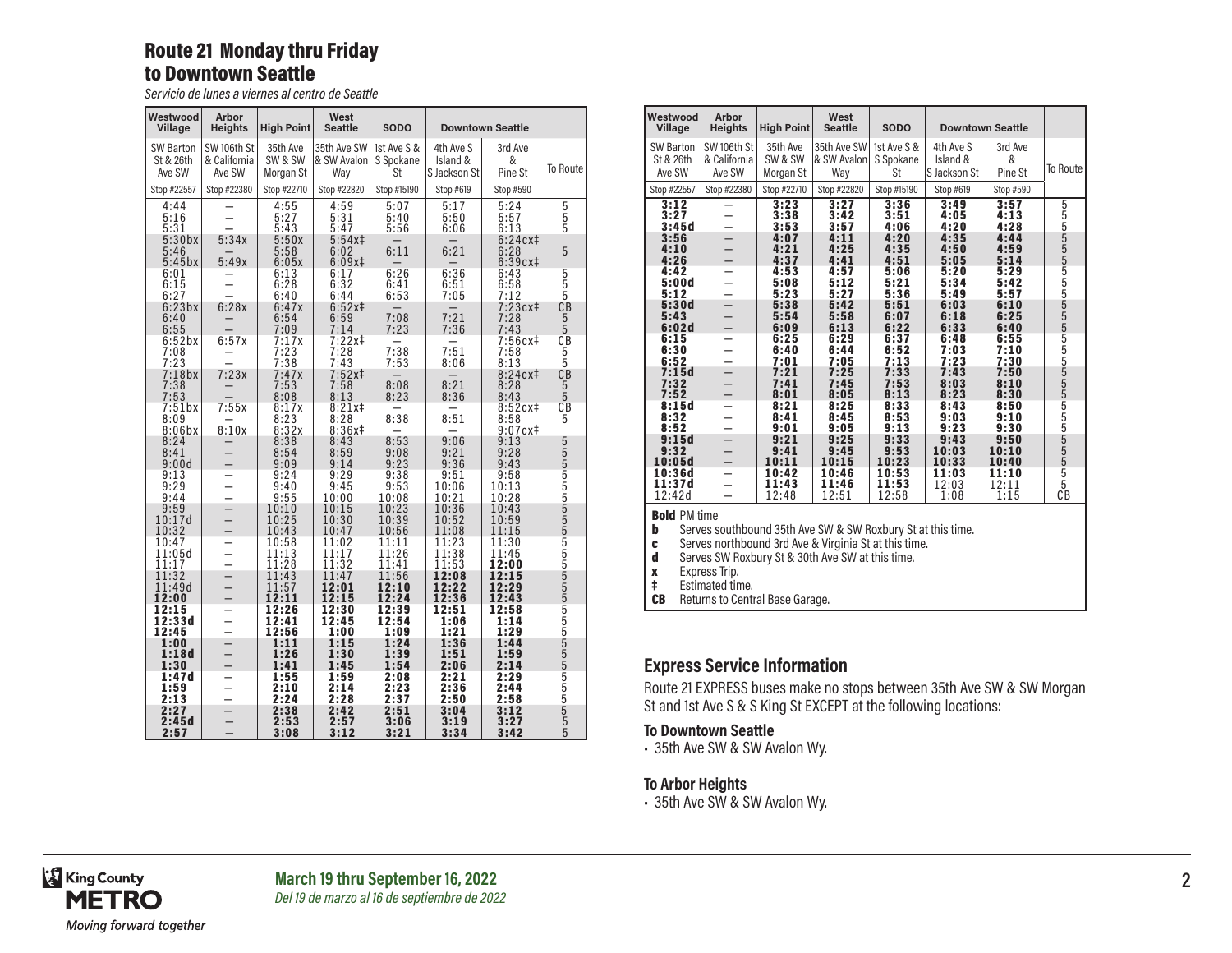## Route 21 Monday thru Friday to Westwood Village

*Servicio de lunes a viernes a Westwood Village*

|                                              | <b>Downtown Seattle</b>                      |                                              | <b>SODO</b>                                  | West<br><b>Seattle</b>                       | <b>High Point</b>                                      | Westwood<br>Village                          |
|----------------------------------------------|----------------------------------------------|----------------------------------------------|----------------------------------------------|----------------------------------------------|--------------------------------------------------------|----------------------------------------------|
| Wall St<br>&<br>5th Ave                      | 3rd Ave<br>&<br>Pike St                      | 3rd Ave S<br>&<br>S Main St                  | 1st Ave S &                                  | 35th Ave SW <br>Way                          | 35th Ave SW &<br>S Hanford St & SW Avalon SW Morgan St | SW Barton St &<br>26th Ave SW                |
| Stop #7430                                   | Stop #431                                    | Stop #515                                    | Stop #15395                                  | Stop #22830                                  | Stop #22940                                            | Stop #22557                                  |
| 5:19<br>5:50<br>6:22<br>6:38<br>6:53<br>7:09 | 5:23<br>5:54<br>6:27<br>6:43<br>6:58<br>7:14 | 5:29<br>6:00<br>6:33<br>6:49<br>7:04<br>7:20 | 5:36<br>6:07<br>6:40<br>6:57<br>7:12<br>7:29 | 5:44<br>6:15<br>6:49<br>7:06<br>7:21<br>7:38 | 5:49<br>6:21<br>$6:55$<br>$7:12$<br>7:27<br>7:44       | 5:56<br>6:28<br>7:03<br>7:20<br>7:36<br>7:53 |
| 7:26                                         | 7:32                                         | 7:38                                         | 7:47                                         | 7:56                                         | 8:02                                                   | 8:12                                         |
| 7:42                                         | 7:48                                         | 7:54                                         | 8:03                                         | 8:12                                         | 8:18                                                   | 8:28                                         |
| 8:00                                         | 8:06                                         | 8:13                                         | 8:22                                         | 8:31                                         | 8:37                                                   | 8:47                                         |
| 8:15                                         | 8:21                                         | 8:28                                         | 8:37                                         | 8:46                                         | 8:51                                                   | 9:00                                         |
| 8:30                                         | 8:36                                         | 8:43                                         | 8:52                                         | 9:01                                         | 9:06                                                   | 9:15                                         |
| 8:45                                         | 8:51                                         | 8:58                                         | 9:07                                         | 9:16                                         | 9:21                                                   | 9:29                                         |
| 9:00                                         | 9:06                                         | 9:13                                         | 9:22                                         | 9:31                                         | 9:36                                                   | 9:44                                         |
| 9:13                                         | 9:19                                         | 9:25                                         | 9:34                                         | 9:43                                         | 9:48                                                   | 9:56b                                        |
| 9:27                                         | 9:33                                         | 9:39                                         | 9:48                                         | 9:57                                         | 10:02                                                  | 10:10                                        |
| 9:40                                         | 9:46                                         | 9:52                                         | 10:01                                        | 10:10                                        | 10:15                                                  | 10:23                                        |
| 9:55                                         | 10:01                                        | 10:07                                        | 10:16                                        | 10:25                                        | 10:30                                                  | 10:38b                                       |
| 10:08                                        | 10:14                                        | 10:20                                        | 10:29                                        | 10:38                                        | 10:43                                                  | 10:51                                        |
| 10:23                                        | 10:29                                        | 10:35                                        | 10:44                                        | 10:53                                        | 10:58                                                  | 11:06                                        |
| 10:38                                        | 10:44                                        | 10:50                                        | 10:59                                        | 11:08                                        | 11:13                                                  | 11:21b                                       |
| 10:53                                        | 10:59                                        | 11:05                                        | 11:14                                        | 11:23                                        | 11:28                                                  | 11:36                                        |
| 11:08                                        | 11:14                                        | 11:20                                        | 11:29                                        | 11:38                                        | 11:43                                                  | 11:51                                        |
| 11:23                                        | 11:29                                        | 11:35                                        | 11:44                                        | 11:53                                        | 11:58                                                  | 12:06b                                       |
| 11:38                                        | 11:44                                        | 11:50                                        | 11:59                                        | 12:08                                        | 12:13                                                  | 12:21                                        |
| 11:53                                        | 11:59                                        | 12:05                                        | 12:14                                        | 12:23                                        | 12:28                                                  | 12:36                                        |
| 12:08                                        | 12:14                                        | 12:20                                        | 12:29                                        | 12:38                                        | 12:44                                                  | 12:52b                                       |
| 12:23                                        | 12:29                                        | 12:35                                        | 12:45                                        | 12:54                                        | 1:00                                                   | 1:08                                         |
| 12:38                                        | 12:44                                        | 12:50                                        | 1:00                                         | 1:09                                         | 1:15                                                   | 1:23b                                        |
| 12:53                                        | 12:59                                        | 1:05                                         | 1:15                                         | 1:24                                         | 1:30                                                   | 1:38                                         |
| 1:08                                         | 1:14                                         | 1:20                                         | 1:30                                         | 1:40                                         | 1:46                                                   | 1:54                                         |
| 1:23                                         | 1:29                                         | 1:35                                         | 1:45                                         | 1:56                                         | 2:02                                                   | 2:10b                                        |
| 1:38                                         | 1:44                                         | 1:50                                         | 2:00                                         | 2:11                                         | 2:17                                                   | 2:25                                         |
| 1:53                                         | 1:59                                         | 2:05                                         | 2:15                                         | 2:26                                         | 2:31                                                   | 2:41                                         |
| 2:09                                         | 2:15                                         | 2:21                                         | 2:31                                         | 2:42                                         | 2:47                                                   | 2:57                                         |
| 2:24                                         | 2:30                                         | 2:37                                         | 2:47                                         | 2:58                                         | 3:03                                                   | 3:13b                                        |
| 2:40                                         | 2:46                                         | 2:53                                         | 3:03                                         | 3:14                                         | 3:19                                                   | 3:29                                         |
| 2:55                                         | 3:01                                         | 3:08                                         | 3:18                                         | 3:29                                         | 3:34                                                   | 3:45                                         |
| 3:10                                         | 3:16                                         | 3:23                                         | 3:34                                         | 3:45                                         | 3:50                                                   | 4:01                                         |
| 3:25<br>3:37c <sub>x</sub><br>3:40<br>3:55   | 3:31<br>3:40x<br>3:46<br>4:01                | 3:38<br>3:53<br>4:09                         | 3:49<br>4:04<br>4:20                         | 4:00<br>4:07x‡<br>4:15<br>4:31               | 4:05<br>4:23dx‡<br>4:20<br>4:36                        | 4:16<br>4:41ex‡<br>4:31<br>4:47b             |
| 4:08cX<br>4:10<br>4:26<br>4:39cX             | 4:11x<br>4:17<br>4:33<br>4:42x               | 4:25<br>4:41                                 | 4:36<br>4:52                                 | 4:38x#<br>4:47<br>5:03<br>5:09x‡             | 4:54dx‡<br>4:52<br>5:08<br>$5:25dx +$                  | 5:12ex‡<br>5:03<br>5:19<br>5:43ex‡           |
| 4:42<br>4:55c <sub>X</sub>                   | 4:49<br>4:58x                                | 4:57                                         | 5:08                                         | 5:19<br>$5:25x+$                             | 5:25<br>$5:41dx+$                                      | 5:36<br>5:59ex#                              |

**This trip is cancelled.** To address ongoing operational and vehicle maintenance capacity limitations, some trips have been temporarily cancelled.

| West                                                                                                     | Westwood           |  |  |  |  |  |  |  |  |
|----------------------------------------------------------------------------------------------------------|--------------------|--|--|--|--|--|--|--|--|
| <b>High Point</b><br><b>Downtown Seattle</b><br><b>SODO</b><br><b>Seattle</b>                            | Village            |  |  |  |  |  |  |  |  |
| Wall St<br>3rd Ave S<br>1st Ave S & 35th Ave SW<br>35th Ave SW &<br>3rd Ave                              | SW Barton St &     |  |  |  |  |  |  |  |  |
| &<br>&<br>S Hanford St & SW Avalon<br>&<br>SW Morgan St                                                  | 26th Ave SW        |  |  |  |  |  |  |  |  |
| Pike St<br>S Main St<br>5th Ave<br>Way                                                                   |                    |  |  |  |  |  |  |  |  |
| Stop #15395<br>Stop #7430<br>Stop #431<br>Stop #515<br>Stop #22830<br>Stop #22940                        | Stop #22557        |  |  |  |  |  |  |  |  |
| 4:57<br>5:04<br>5:12<br>5:23<br>5:35<br>5:41                                                             | 5:52               |  |  |  |  |  |  |  |  |
| $5:55dx +$<br>5:09cX<br>5:12x<br>$5:39x+$<br>5:26<br>5:37<br>5:11<br>5:18<br>5:49<br>5:55                | $6:13ex+$<br>6:06b |  |  |  |  |  |  |  |  |
| $6:10dx +$<br>5:24c <sub>X</sub><br>5:27x<br>$5:54x+$                                                    | 6:28ex‡            |  |  |  |  |  |  |  |  |
| 5:41<br>5:52<br>5:33<br>5:26<br>6:03<br>6:09                                                             | 6:20               |  |  |  |  |  |  |  |  |
| 5:39c <sub>X</sub><br>5:42x<br>$6:24dx+$<br>$6:08x \ddagger$                                             | $6:42ex+$          |  |  |  |  |  |  |  |  |
| 5:55<br>6:06<br>5:41<br>6:17<br>6:23<br>5:48<br>5:52c <sub>X</sub><br>$6:21x+$<br>$6:37dx+$<br>5:55x     | 6:34b<br>$6:55ex+$ |  |  |  |  |  |  |  |  |
| 6:20<br>5:55<br>6:09<br>6:31<br>6:02<br>6:37                                                             | 6:47               |  |  |  |  |  |  |  |  |
| 6:10<br>6:24<br>6:35<br>6:45<br>6:51<br>6:17                                                             | 7:01               |  |  |  |  |  |  |  |  |
| 6:25<br>6:32<br>6:39<br>6:49<br>6:59<br>7:05<br>6:40<br>6:46<br>6:53<br>7:03<br>7:13<br>7:19             | 7:15b<br>7:28      |  |  |  |  |  |  |  |  |
| 6:53<br>7:16<br>7:26<br>7:32<br>6:59<br>7:06                                                             | 7:41               |  |  |  |  |  |  |  |  |
| 7:38<br>7:08<br>7:14<br>7:20<br>7:29<br>7:43                                                             | 7:52b              |  |  |  |  |  |  |  |  |
| 7:22<br>7:33<br>7:41<br>7:50<br>7:55<br>7:27                                                             | 8:04               |  |  |  |  |  |  |  |  |
| 7:42<br>7:53<br>8:10<br>8:15<br>7:47<br>8:01<br>8:12<br>8:29<br>8:34<br>8:01<br>8:06<br>8:20             | 8:24<br>8:43       |  |  |  |  |  |  |  |  |
| 8:20<br>8:25<br>8:31<br>8:39<br>8:53<br>8:48                                                             | 9:01               |  |  |  |  |  |  |  |  |
| 8:39<br>8:44<br>8:49<br>8:57<br>9:06<br>9:11                                                             | 9:19               |  |  |  |  |  |  |  |  |
| 8:59<br>9:17<br>9:31<br>9:04<br>9:09<br>9:26                                                             | 9:39               |  |  |  |  |  |  |  |  |
| 9:19<br>9:37<br>9:24<br>9:29<br>9:46<br>9:51<br>9:39<br>9:44<br>9:49<br>9:57<br>10:06<br>10:11           | 9:59b<br>10:19     |  |  |  |  |  |  |  |  |
| 9:59<br>10:17<br>10:26<br>10:30<br>10:04<br>10:09                                                        | 10:38b             |  |  |  |  |  |  |  |  |
| 10:19<br>10:23<br>10:28<br>10:36<br>10:45<br>10:49                                                       | 10:57b             |  |  |  |  |  |  |  |  |
| 11:04<br>11:13<br>10:47<br>10:51<br>10:56<br>11:17                                                       | 11:25              |  |  |  |  |  |  |  |  |
| 11:17<br>11:34<br>11:43<br>11:47<br>11:21<br>11:26<br>12:11<br>12:37<br>12:41<br>12:15<br>12:20<br>12:28 | 11:55b<br>12:49    |  |  |  |  |  |  |  |  |
| 1:09<br>1:13<br>1:26<br>1:35<br>1:38<br>1:18                                                             | 1:45               |  |  |  |  |  |  |  |  |
| <b>Bold PM time</b>                                                                                      |                    |  |  |  |  |  |  |  |  |
| b<br>Trip ends SW Roxbury St & 28th Ave SW several minutes later.                                        |                    |  |  |  |  |  |  |  |  |
| Serves southbound 3rd Ave & Virginia St at this time.<br>C                                               |                    |  |  |  |  |  |  |  |  |
| d<br>Serves southbound 35th Ave SW & SW Roxbury St at this time.                                         |                    |  |  |  |  |  |  |  |  |

e Serves northbound 35th Ave SW & SW Roxbury St at this time.

Express Trip.

Estimated time.

## **Express Service Information**

Route 21 EXPRESS buses make no stops between 35th Ave SW & SW Morgan St and 1st Ave S & S King St EXCEPT at the following locations:

#### **To Downtown Seattle**

• 35th Ave SW & SW Avalon Wy.

#### **To Arbor Heights**

• 35th Ave SW & SW Avalon Wy.

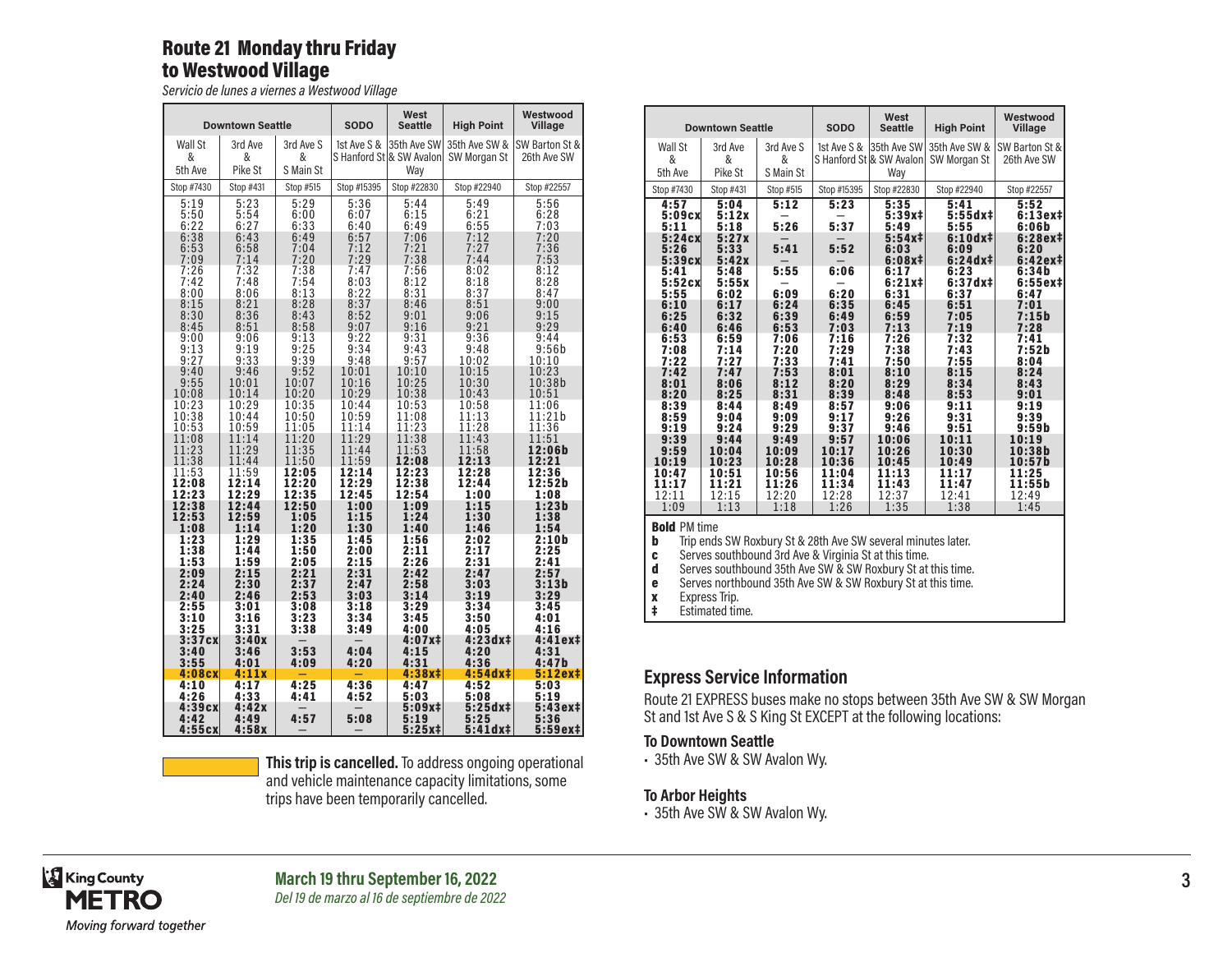## Route 21 Saturday to Downtown Seattle

*Servicio de al sábado al centro de Seattle*

| 35th Ave SW<br>3rd Ave<br><b>SW Barton</b><br>35th Ave<br>1st Ave S &<br>4th Ave S<br>St & 26th<br>SW & SW<br>& SW Avalon<br>&<br>S Spokane<br>Island &<br>Ave SW<br>Pine St<br>Morgan St<br>Wav<br>St<br>S Jackson St<br>Stop #22557<br>Stop #22710<br>Stop #22820<br>Stop #15190<br>Stop #619<br>Stop #590<br>5:58<br>5:40<br>5:48<br>5:52<br>6:06<br>6:13<br>5555555555555555555555555555555555555<br>6:22<br>6:28<br>6:43<br>6:09<br>6:36<br>6:17<br>6:39<br>6:52<br>6:58<br>7:13<br>6:47<br>7:06<br>7:17<br>7:22<br>7:43<br>7:07<br>7:28<br>7:36<br>7:37<br>7:47<br>7:52<br>7:58<br>8:06<br>8:13<br>8:06<br>8:16<br>8:21<br>8:27<br>8:36<br>8:43<br>8:57<br>8:36<br>8:46<br>8:51<br>9:06<br>9:13<br>9:26<br>9:05<br>9:15<br>9:20<br>9:36<br>9:44<br>9:35<br>9:45<br>9:50<br>9:56<br>10:14<br>10:06<br>10:05<br>10:15<br>10:26<br>10:36<br>10:44<br>10:20<br>10:35<br>10:45<br>10:50<br>10:56<br>11:06<br>11:14<br>10:55<br>11:05<br>11:10<br>11:16<br>11:26<br>11:34<br>11:15<br>11:25<br>11:30<br>11:36<br>11:46<br>11:54<br>11:35<br>11:45<br>11:50<br>12:06<br>12:14<br>11:56<br>11:55<br>12:26<br>12:34<br>12:05<br>12:10<br>12:16<br>12:15<br>12:30<br>12:46<br>12:25<br>12:36<br>12:54<br>12:35<br>12:45<br>12:50<br>12:56<br>1:14<br>1:06<br>12:55<br>1:26<br>1:34<br>1:05<br>1:10<br>1:16<br>1:15<br>1:25<br>1:30<br>1:36<br>1:46<br>1:54<br>1:35<br>1:45<br>1:50<br>1:56<br>2:14<br>2:06<br>1:55<br>2:10<br>2:16<br>2:26<br>2:34<br>2:05<br>2:15<br>2:25<br>2:30<br>2:36<br>2:46<br>2:54<br>2:35<br>2:45<br>2:56<br>3:06<br>3:14<br>2:50<br>2:55<br>3:10<br>3:16<br>3:34<br>3:05<br>3:26<br>3:30<br>3:15<br>3:25<br>3:36<br>3:46<br>3:54<br>4:14<br>3:35<br>3:45<br>3:50<br>3:56<br>4:06<br>3:55<br>4:10<br>4:16<br>4:34<br>4:05<br>4:26<br>4:15<br>4:25<br>4:36<br>4:30<br>4:46<br>4:54<br>4:35<br>5:14<br>4:45<br>4:50<br>4:56<br>5:06<br>4:55<br>5:05<br>5:10<br>5:16<br>5:26<br>5:34<br>5:15<br>5:25<br>5:30<br>5:36<br>5:54<br>5:46<br>5:35<br>6:14<br>5:45<br>5:50<br>5:56<br>6:06<br>5:57<br>6:34<br>6:11<br>6:17<br>6:26<br>6:07<br>6:31<br>6:37<br>6:17<br>6:27<br>6:54<br>6:46<br>7:06<br>7:14<br>6:37<br>6:47<br>6:51<br>6:57<br>7:07<br>7:17<br>7:21<br>7:27<br>7:36<br>7:44<br>7:37<br>7:47<br>7:51<br>7:57<br>8:14<br>8:06<br>8:22<br>8:28<br>8:36<br>8:44<br>8:09<br>8:18<br>8:58<br>8:39<br>8:48<br>8:52<br>9:06<br>9:13<br>9:22<br>9:09<br>9:28<br>9:36<br>9:43<br>9:18<br>9:39<br>9:48<br>9:52<br>9:58<br>10:06<br>10:13<br>10:22<br>10:09<br>10:18<br>10:28<br>10:36<br>10:43<br>10:39b<br>10:46<br>10:50<br>10:56<br>11:04<br>11:11<br>11:11b<br>11:18<br>11:22<br>11:28<br>11:36<br>11:43<br>11:57b<br>12:08<br>12:04<br>12:14<br>12:22<br>12:29<br>СB<br>12:53<br>12:40b<br>12:49<br>12:59<br>1:09<br>1:15 | Westwood<br>Village | <b>High Point</b> | West<br><b>Seattle</b> | <b>SODO</b> | <b>Downtown Seattle</b> |                 |
|------------------------------------------------------------------------------------------------------------------------------------------------------------------------------------------------------------------------------------------------------------------------------------------------------------------------------------------------------------------------------------------------------------------------------------------------------------------------------------------------------------------------------------------------------------------------------------------------------------------------------------------------------------------------------------------------------------------------------------------------------------------------------------------------------------------------------------------------------------------------------------------------------------------------------------------------------------------------------------------------------------------------------------------------------------------------------------------------------------------------------------------------------------------------------------------------------------------------------------------------------------------------------------------------------------------------------------------------------------------------------------------------------------------------------------------------------------------------------------------------------------------------------------------------------------------------------------------------------------------------------------------------------------------------------------------------------------------------------------------------------------------------------------------------------------------------------------------------------------------------------------------------------------------------------------------------------------------------------------------------------------------------------------------------------------------------------------------------------------------------------------------------------------------------------------------------------------------------------------------------------------------------------------------------------------------------------------------------------------------------------------------------------------------------------------------------------------------------------------------------------------------------------------------------------------------------------------------------------------------------------------------------------------------------------------------------------------------------------------------------|---------------------|-------------------|------------------------|-------------|-------------------------|-----------------|
|                                                                                                                                                                                                                                                                                                                                                                                                                                                                                                                                                                                                                                                                                                                                                                                                                                                                                                                                                                                                                                                                                                                                                                                                                                                                                                                                                                                                                                                                                                                                                                                                                                                                                                                                                                                                                                                                                                                                                                                                                                                                                                                                                                                                                                                                                                                                                                                                                                                                                                                                                                                                                                                                                                                                                |                     |                   |                        |             |                         | <b>To Route</b> |
|                                                                                                                                                                                                                                                                                                                                                                                                                                                                                                                                                                                                                                                                                                                                                                                                                                                                                                                                                                                                                                                                                                                                                                                                                                                                                                                                                                                                                                                                                                                                                                                                                                                                                                                                                                                                                                                                                                                                                                                                                                                                                                                                                                                                                                                                                                                                                                                                                                                                                                                                                                                                                                                                                                                                                |                     |                   |                        |             |                         |                 |
|                                                                                                                                                                                                                                                                                                                                                                                                                                                                                                                                                                                                                                                                                                                                                                                                                                                                                                                                                                                                                                                                                                                                                                                                                                                                                                                                                                                                                                                                                                                                                                                                                                                                                                                                                                                                                                                                                                                                                                                                                                                                                                                                                                                                                                                                                                                                                                                                                                                                                                                                                                                                                                                                                                                                                |                     |                   |                        |             |                         |                 |
|                                                                                                                                                                                                                                                                                                                                                                                                                                                                                                                                                                                                                                                                                                                                                                                                                                                                                                                                                                                                                                                                                                                                                                                                                                                                                                                                                                                                                                                                                                                                                                                                                                                                                                                                                                                                                                                                                                                                                                                                                                                                                                                                                                                                                                                                                                                                                                                                                                                                                                                                                                                                                                                                                                                                                |                     |                   |                        |             |                         |                 |
|                                                                                                                                                                                                                                                                                                                                                                                                                                                                                                                                                                                                                                                                                                                                                                                                                                                                                                                                                                                                                                                                                                                                                                                                                                                                                                                                                                                                                                                                                                                                                                                                                                                                                                                                                                                                                                                                                                                                                                                                                                                                                                                                                                                                                                                                                                                                                                                                                                                                                                                                                                                                                                                                                                                                                |                     |                   |                        |             |                         |                 |
|                                                                                                                                                                                                                                                                                                                                                                                                                                                                                                                                                                                                                                                                                                                                                                                                                                                                                                                                                                                                                                                                                                                                                                                                                                                                                                                                                                                                                                                                                                                                                                                                                                                                                                                                                                                                                                                                                                                                                                                                                                                                                                                                                                                                                                                                                                                                                                                                                                                                                                                                                                                                                                                                                                                                                |                     |                   |                        |             |                         |                 |
|                                                                                                                                                                                                                                                                                                                                                                                                                                                                                                                                                                                                                                                                                                                                                                                                                                                                                                                                                                                                                                                                                                                                                                                                                                                                                                                                                                                                                                                                                                                                                                                                                                                                                                                                                                                                                                                                                                                                                                                                                                                                                                                                                                                                                                                                                                                                                                                                                                                                                                                                                                                                                                                                                                                                                |                     |                   |                        |             |                         |                 |
|                                                                                                                                                                                                                                                                                                                                                                                                                                                                                                                                                                                                                                                                                                                                                                                                                                                                                                                                                                                                                                                                                                                                                                                                                                                                                                                                                                                                                                                                                                                                                                                                                                                                                                                                                                                                                                                                                                                                                                                                                                                                                                                                                                                                                                                                                                                                                                                                                                                                                                                                                                                                                                                                                                                                                |                     |                   |                        |             |                         |                 |
|                                                                                                                                                                                                                                                                                                                                                                                                                                                                                                                                                                                                                                                                                                                                                                                                                                                                                                                                                                                                                                                                                                                                                                                                                                                                                                                                                                                                                                                                                                                                                                                                                                                                                                                                                                                                                                                                                                                                                                                                                                                                                                                                                                                                                                                                                                                                                                                                                                                                                                                                                                                                                                                                                                                                                |                     |                   |                        |             |                         |                 |
|                                                                                                                                                                                                                                                                                                                                                                                                                                                                                                                                                                                                                                                                                                                                                                                                                                                                                                                                                                                                                                                                                                                                                                                                                                                                                                                                                                                                                                                                                                                                                                                                                                                                                                                                                                                                                                                                                                                                                                                                                                                                                                                                                                                                                                                                                                                                                                                                                                                                                                                                                                                                                                                                                                                                                |                     |                   |                        |             |                         |                 |
|                                                                                                                                                                                                                                                                                                                                                                                                                                                                                                                                                                                                                                                                                                                                                                                                                                                                                                                                                                                                                                                                                                                                                                                                                                                                                                                                                                                                                                                                                                                                                                                                                                                                                                                                                                                                                                                                                                                                                                                                                                                                                                                                                                                                                                                                                                                                                                                                                                                                                                                                                                                                                                                                                                                                                |                     |                   |                        |             |                         |                 |
|                                                                                                                                                                                                                                                                                                                                                                                                                                                                                                                                                                                                                                                                                                                                                                                                                                                                                                                                                                                                                                                                                                                                                                                                                                                                                                                                                                                                                                                                                                                                                                                                                                                                                                                                                                                                                                                                                                                                                                                                                                                                                                                                                                                                                                                                                                                                                                                                                                                                                                                                                                                                                                                                                                                                                |                     |                   |                        |             |                         |                 |
|                                                                                                                                                                                                                                                                                                                                                                                                                                                                                                                                                                                                                                                                                                                                                                                                                                                                                                                                                                                                                                                                                                                                                                                                                                                                                                                                                                                                                                                                                                                                                                                                                                                                                                                                                                                                                                                                                                                                                                                                                                                                                                                                                                                                                                                                                                                                                                                                                                                                                                                                                                                                                                                                                                                                                |                     |                   |                        |             |                         |                 |
|                                                                                                                                                                                                                                                                                                                                                                                                                                                                                                                                                                                                                                                                                                                                                                                                                                                                                                                                                                                                                                                                                                                                                                                                                                                                                                                                                                                                                                                                                                                                                                                                                                                                                                                                                                                                                                                                                                                                                                                                                                                                                                                                                                                                                                                                                                                                                                                                                                                                                                                                                                                                                                                                                                                                                |                     |                   |                        |             |                         |                 |
|                                                                                                                                                                                                                                                                                                                                                                                                                                                                                                                                                                                                                                                                                                                                                                                                                                                                                                                                                                                                                                                                                                                                                                                                                                                                                                                                                                                                                                                                                                                                                                                                                                                                                                                                                                                                                                                                                                                                                                                                                                                                                                                                                                                                                                                                                                                                                                                                                                                                                                                                                                                                                                                                                                                                                |                     |                   |                        |             |                         |                 |
|                                                                                                                                                                                                                                                                                                                                                                                                                                                                                                                                                                                                                                                                                                                                                                                                                                                                                                                                                                                                                                                                                                                                                                                                                                                                                                                                                                                                                                                                                                                                                                                                                                                                                                                                                                                                                                                                                                                                                                                                                                                                                                                                                                                                                                                                                                                                                                                                                                                                                                                                                                                                                                                                                                                                                |                     |                   |                        |             |                         |                 |
|                                                                                                                                                                                                                                                                                                                                                                                                                                                                                                                                                                                                                                                                                                                                                                                                                                                                                                                                                                                                                                                                                                                                                                                                                                                                                                                                                                                                                                                                                                                                                                                                                                                                                                                                                                                                                                                                                                                                                                                                                                                                                                                                                                                                                                                                                                                                                                                                                                                                                                                                                                                                                                                                                                                                                |                     |                   |                        |             |                         |                 |
| <b>Bold PM time</b>                                                                                                                                                                                                                                                                                                                                                                                                                                                                                                                                                                                                                                                                                                                                                                                                                                                                                                                                                                                                                                                                                                                                                                                                                                                                                                                                                                                                                                                                                                                                                                                                                                                                                                                                                                                                                                                                                                                                                                                                                                                                                                                                                                                                                                                                                                                                                                                                                                                                                                                                                                                                                                                                                                                            |                     |                   |                        |             |                         |                 |

**b** Serves SW Roxbury St & 30th Ave SW at this time.

CB Returns to Central Base Garage.

# Route 21 Saturday to Westwood Village

*Servicio de al sábado a Westwood Village*

|                                  | <b>Downtown Seattle</b>          |                              | <b>SODO</b>                  | West<br><b>Seattle</b>           | <b>High Point</b>            | Westwood<br>Village          |
|----------------------------------|----------------------------------|------------------------------|------------------------------|----------------------------------|------------------------------|------------------------------|
| Wall St                          | 3rd Ave                          | 3rd Ave S                    | 1st Ave S &                  | 35th Ave SW                      | 35th Ave                     | SW Barton                    |
| &                                | &                                | &                            |                              | S Hanford Stl& SW Avalonl        | SW & SW                      | St & 26th                    |
| 5th Ave                          | Pike St                          | S Main St                    |                              | Way                              | Morgan St                    | Ave SW                       |
| Stop #7430                       | Stop #431                        | Stop #515                    | Stop #15395                  | Stop #22830                      | Stop #22940                  | Stop #22557                  |
| 5:55<br>6:25<br>$6:54$<br>$7:23$ | 6:00<br>6:30<br>$6:59$<br>$7:29$ | 6:06<br>6:36<br>7:05<br>7:36 | 6:14<br>6:44<br>7:13<br>7:44 | 6:20<br>6:50<br>$7:20$<br>$7:51$ | 6:23<br>6:53<br>7:24<br>7:55 | 6:28<br>6:58<br>7:29<br>8:00 |
| 7:54                             | 8:00                             | 8:07                         | 8:15                         | 8:22                             | 8:26                         | 8:31                         |
| 8:24                             | 8:30                             | 8:37                         | 8:45                         | 8:52                             | 8:56                         | 9:01                         |
| 8:55                             | 9:01                             | 9:08                         | 9:16                         | 9:23                             | 9:27                         | 9:32                         |
| 9:25                             | 9:31                             | 9:38                         | 9:46                         | 9:53                             | 9:57                         | 10:02                        |
| 9:56                             | 10:02                            | 10:09                        | 10:17                        | 10:24                            | 10:28                        | 10:33                        |
| 10:26                            | 10:32                            | 10:39                        | 10:48                        | 10:55                            | 10:59                        | 11:05                        |
| 10:57                            | 11:03                            | 11:10                        | 11:19                        | 11:26                            | 11:30                        | 11:36                        |
| 11:19                            | 11:25                            | 11:32                        | 11:41                        | 11:48                            | 11:52                        | 11:58                        |
| 11:39                            | 11:45                            | 11:52                        | 12:01                        | 12:08                            | 12:12                        | 12:18                        |
| 12:00                            | 12:06                            | 12:13                        | 12:22                        | 12:29                            | 12:33                        | 12:39                        |
| 12:20                            | 12:26                            | 12:33                        | 12:42                        | 12:49                            | 12:53                        | 12:59                        |
| 12:40                            | 12:46                            | 12:53                        | 1:02                         | 1:09                             | 1:13                         | 1:19                         |
| 12:59                            | 1:05                             | 1:12                         | 1:22                         | 1:29                             | 1:33                         | 1:40b                        |
| 1:20                             | 1:26                             | 1:33                         | 1:42                         | 1:49                             | 1:53                         | 1:59                         |
| 1:40                             | 1:46                             | 1:53                         | 2:02                         | 2:09                             | 2:13                         | 2:19                         |
| 2:00                             | 2:06                             | 2:13                         | 2:23                         | 2:30                             | 2:34                         | 2:41b                        |
| 2:20                             | 2:26                             | 2:33                         | 2:42                         | 2:49                             | 2:53                         | 2:59                         |
| 2:40                             | 2:46                             | 2:53                         | 3:02                         | 3:09                             | 3:13                         | 3:19                         |
| 2:59                             | 3:05                             | 3:12                         | 3:21                         | 3:28                             | 3:32                         | 3:38                         |
| 3:19                             | 3:25                             | 3:32                         | 3:41                         | 3:48                             | 3:52                         | 3:58                         |
| 3:39<br>3:59<br>4:19<br>4:39     | 3:45<br>4:05<br>4:25             | 3:52<br>4:12<br>4:32<br>4:52 | 4:01<br>4:21<br>4:41         | 4:08<br>4:28<br>4:48             | 4:12<br>4:32<br>4:52         | 4:18<br>4:38<br>4:58         |
| 4:59<br>5:18<br>5:39             | 4:45<br>5:05<br>5:24<br>5:45     | 5:12<br>5:31<br>5:52         | 5:01<br>5:21<br>5:40<br>6:01 | 5:08<br>5:28<br>5:47<br>6:08     | 5:12<br>5:32<br>5:51<br>6:12 | 5:18<br>5:38<br>5:57<br>6:18 |
| 5:58                             | 6:04                             | 6:11                         | 6:20                         | 6:27                             | 6:31                         | 6:37                         |
| 6:18                             | 6:24                             | 6:31                         | 6:40                         | 6:47                             | 6:51                         | 6:57                         |
| 6:37                             | 6:43                             | 6:50                         | 6:59                         | 7:06                             | 7:10                         | 7:16                         |
| 6:56                             | 7:02                             | 7:09                         | 7:19                         | 7:26                             | 7:30                         | 7:37                         |
| 7:16                             | 7:22                             | 7:29                         | 7:38                         | 7:45                             | 7:49                         | 7:55                         |
| 7:36                             | 7:42                             | 7:49                         | 7:58                         | 8:05                             | 8:09                         | 8:15                         |
| 8:04<br>8:34<br>9:03             | 8:10<br>8:40                     | 8:17<br>8:47<br>9:16         | 8:25<br>8:55<br>9:24         | 8:32<br>9:02<br>9:31             | 8:36<br>9:06<br>9:35         | 8:42<br>9:12<br>9:41         |
| 9:34<br>10:02                    | 9:09<br>9:40<br>10:08            | 9:47<br>10:15                | 9:55<br>10:23                | 10:02<br>10:30                   | 10:05<br>10:33               | 10:10 <sub>b</sub><br>10:38b |
| 10:32                            | 10:38                            | 10:45                        | 10:53                        | 11:00                            | 11:03                        | 11:08b                       |
| 11:02                            | 11:08                            | 11:15                        | 11:23                        | 11:30                            | 11:33                        | 11:38b                       |
| 11:37                            | 11:43                            | 11:49                        | 11:56                        | 12:03                            | 12:06                        | 12:11b                       |
| 12:16                            | 12:22                            | 12:28                        | 12:35                        | 12:42                            | 12:45                        | 12:50b                       |
| 1:09                             | 1:15                             | 1:21                         | 1:28                         | 1:35                             | 1:38                         | 1:43                         |

Trip ends SW Roxbury St & 28th Ave SW several minutes later.

# **Holiday Information** *Información sobre días festivos*

This route will operate its Sunday schedule on the following holidays. *Esta ruta operará según su horario de domingo en los siguientes días festivos.*

Memorial Day May 30 *Día de los Caídos 30 de mayo* Independence Day July 4 *Día de la independencia 4 de julio* Labor Day September 5 *Día del Trabajo 5 de septiembre*

## **Snow/ Emergency Service**  *Servicio en caso de nieve o emergencia*

During most snow conditions, this bus will follow the special snow routing shown on the map. If Metro declares an emergency, it will operate on an **Emergency Snow Network** plan. Visit kingcounty.gov/metro/ snow to register for **Transit Alerts** and to learn more.

*En la mayoría de las condiciones de nieve, este autobús seguirá la ruta especial en caso de nieve como se indica en el mapa. Si Metro declara una emergencia, operará de acuerdo con un plan de Red de emergencia en caso de nieve. Visite kingcounty.gov/ metro/snow para registrarse y recibir las alertas de transporte público y obtener más información.*



**Bold** PM time<br>**b** Trip ends